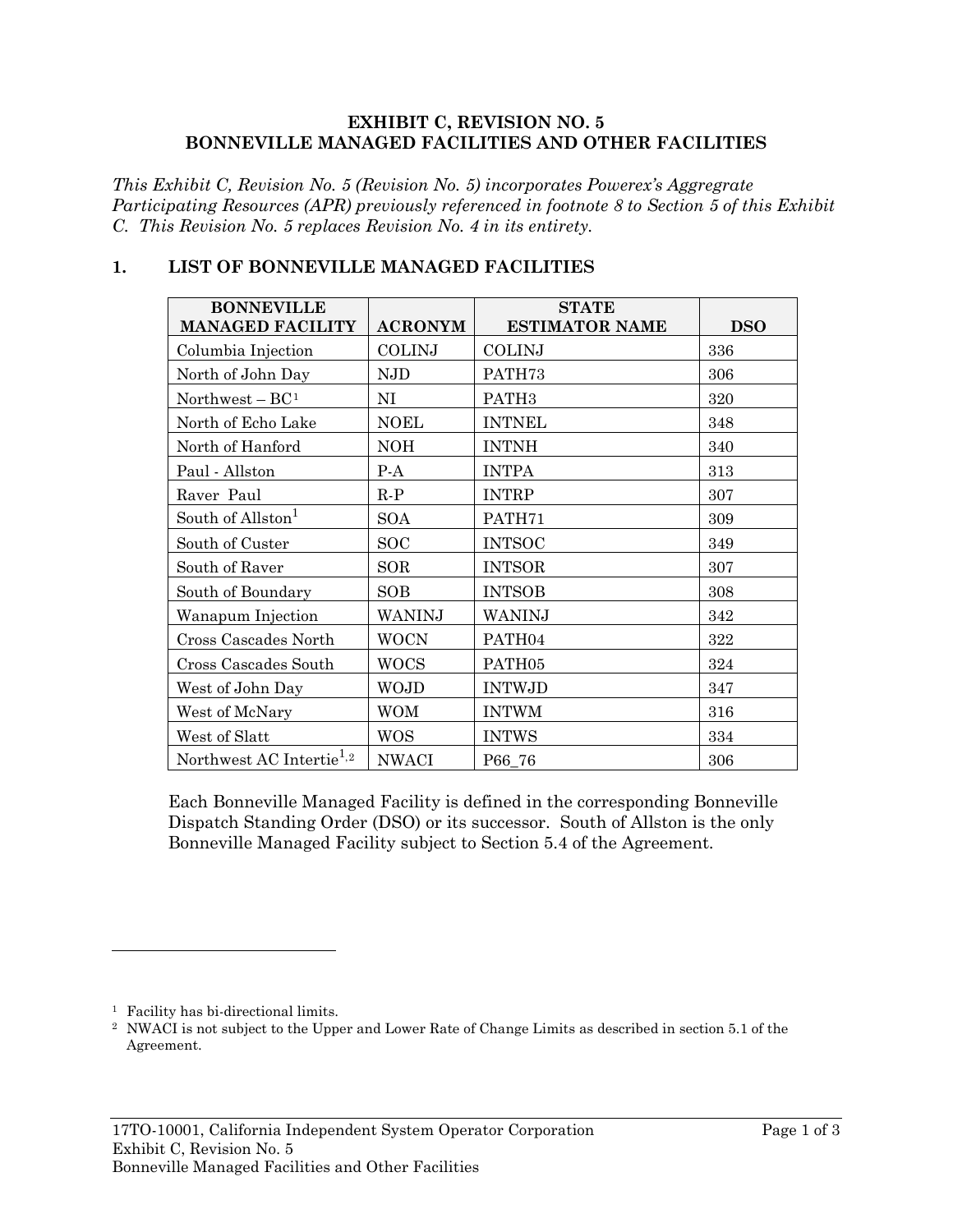## **2. ADDING OR REMOVING BONNEVILLE MANAGED FACILITIES**

Bonneville may add or remove Bonneville Managed Facilities to Section 1 of this Exhibit C by providing the CAISO's lead representative on the Coordinating Committee with at least 120 days' written notice. Per Section 6.1 of the Agreement, such additions or removals shall not be considered an amendment to the Agreement.

### **3. OTHER FACILITIES WHERE CAISO WILL PROVIDE BONNEVILLE WITH EIM IMPACTS PER SECTION 5.3 OF THE AGREEMENT**

| PATH/FACILITY              | <b>ACRONYM</b>     | <b>STATE ESTIMATOR NAME</b> |
|----------------------------|--------------------|-----------------------------|
| California Oregon Intertie | PATH66 (COI)       | WPTH66                      |
| Alturas Project            | PATH76 (RATS)      | WPTH76                      |
| Idaho-Northwest            | PATH <sub>14</sub> | WPTH <sub>14</sub>          |
| Hemmingway-Summer Lake     | PATH <sub>75</sub> | WPTH75                      |

Each path or facility listed in this Section 3 of Exhibit C is defined in the WECC Path Rating Catalogue.

#### **4. ADDING OR REMOVING FACILITIES WHERE CAISO WILL PROVIDE BONNEVILLE WITH EIM IMPACTS PER SECTION 5.3 OF THE AGREEMENT**

The Coordinating Committee may agree to add or remove facilities listed in Section 3 of Exhibit C. These facilities may include facilities where Bonneville is not the Transmission Operator or the Transmission Provider. Per Section 6.1 of the Agreement, such additions or removals shall not be considered an amendment to the Agreement.

# **5. LIST OF EIM PARTICIPATING RESOURCES SUBJECT TO UPPER AND LOWER RATE OF CHANGE LIMITS**[3](#page-1-0)

The following EIM Participating Resources located in the PacifiCorp-West (PACW) Balancing Authority are subject to the Upper Rate of Change Limits and the Lower Rate of Change Limits: Jim Bridger, Chehalis, Goodnoe Hills, Hermiston, Leaning Juniper, Swift, and Yale.

The following EIM Participating Resources located in the Puget Sound Energy (PSE) Balancing Authority are subject to the Upper Rate of Change Limits and the Lower Rate of Change Limits: Encogen, Ferndale, Frederickson 1 and 2, Fredonia 1 and 2,

 $\overline{a}$ 

<span id="page-1-0"></span><sup>&</sup>lt;sup>3</sup> The resources listed in this section may be part of two BAAs. Only the portion of the resource that is in the BAA specifically listed in Section 5 above is subject to the Upper and Lower Rate of Change Limits. The portion of the resource that is in another BAA is not subject to the Upper and Lower Rate of Change Limits unless otherwise listed in Section 5.